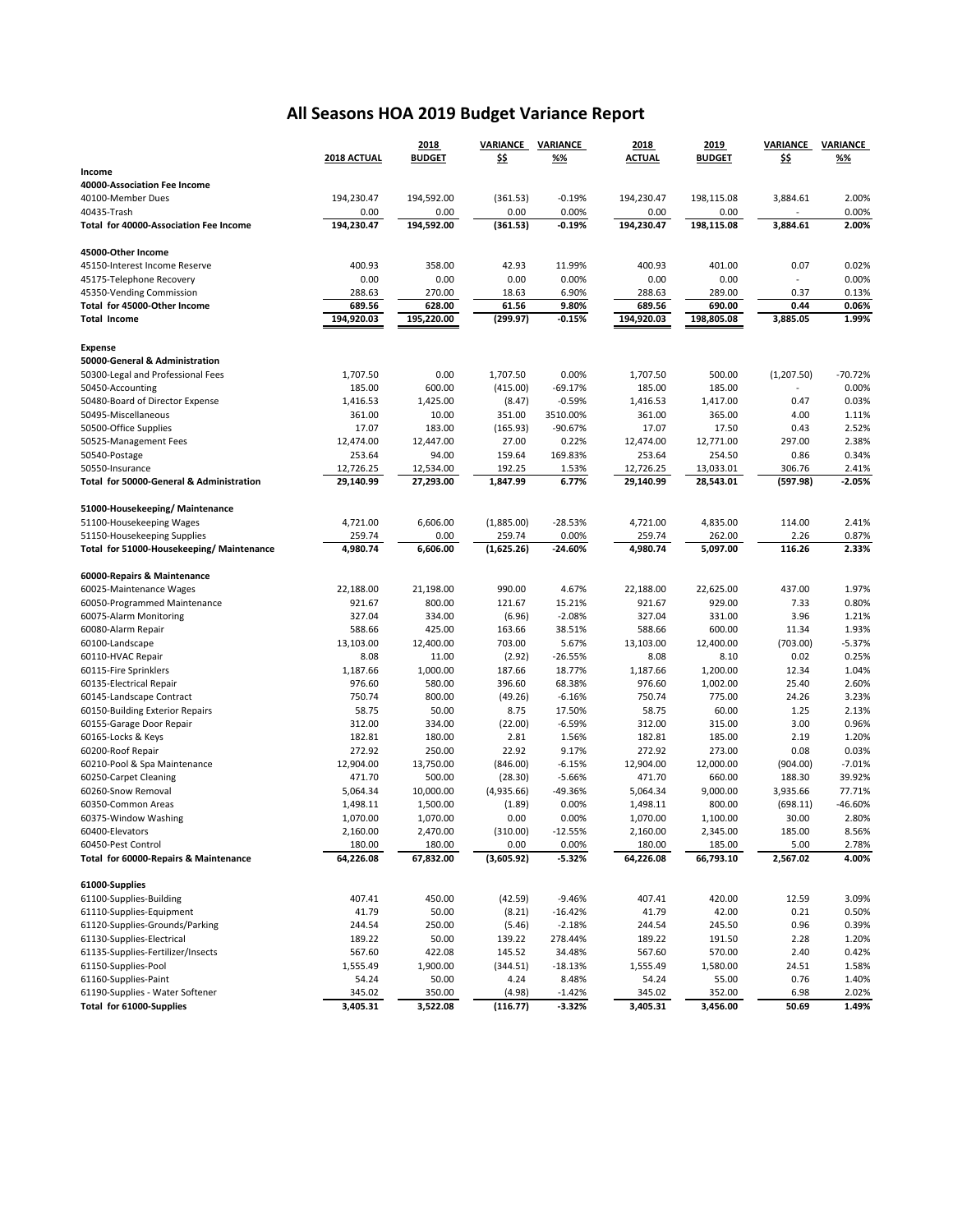| 66000-Utilities                               |            |            |            |          |            |            |            |          |
|-----------------------------------------------|------------|------------|------------|----------|------------|------------|------------|----------|
| 66100-Cable TV                                | 9,370.69   | 8,680.00   | 690.69     | 7.96%    | 9,370.69   | 9,511.25   | 140.56     | 1.50%    |
| 66200-Electric                                | 11,570.05  | 10,850.00  | 720.05     | 6.64%    | 11,570.05  | 11,766.74  | 196.69     | 1.70%    |
| 66300-Gas                                     | 4,920.15   | 4,820.00   | 100.15     | 2.08%    | 4,920.15   | 5,028.39   | 108.24     | 2.20%    |
| 66400-Internet                                | 1,761.33   | 1,700.00   | 61.33      | 3.61%    | 1,761.33   | 1,787.75   | 26.42      | 1.50%    |
| 66500-Sewer                                   | 12,081.30  | 12,360.00  | (278.70)   | $-2.25%$ | 12,081.30  | 12,141.71  | 60.41      | 0.50%    |
| 66600-Telephone                               | 2,091.48   | 2,120.00   | (28.52)    | $-1.35%$ | 2,091.48   | 2,124.70   | 33.22      | 1.59%    |
| 66700-Trash Removal                           | 0.00       | 0.00       | 0.00       | 0.00%    | 0.00       | 0.00       |            | 0.00%    |
| 66800-Water                                   | 20,856.25  | 17,450.00  | 3,406.25   | 19.52%   | 20,856.25  | 21,411.43  | 555.18     | 2.66%    |
| Total for 66000-Utilities                     | 62,651.25  | 57,980.00  | 4,671.25   | 8.06%    | 62,651.25  | 63,771.97  | 1,120.72   | 1.79%    |
| <b>Total Operating Expenses</b>               | 164,404.37 | 163,233.08 | 1,171.29   | 0.00%    | 164,404.37 | 167,661.08 | 3,256.71   | 1.98%    |
| 80000-Other Taxes                             |            |            |            |          |            |            |            |          |
| 89000- Income Taxes                           | 100.00     | 0.00       | 100.00     | 0.00%    | 100.00     | 100.00     |            | 0.00%    |
| 90000-Future Reserve Accrual                  | 31,980.00  | 31,986.92  | (6.92)     | $-0.02%$ | 31,980.00  | 31,044.00  | (936.00)   | $-2.93%$ |
| <b>Total Other Expenses</b>                   | 32,080.00  | 31,986.92  | 93.08      | 0.29%    | 32,080.00  | 31,144.00  | (936.00)   | -2.92%   |
| <b>Total Expense</b>                          | 196,484.37 | 195,220.00 | 1,264.37   | 0.65%    | 196,484.37 | 198,805.08 | 2,320.71   | 1.18%    |
| Excess (Deficiency) of Revenues over Expenses | (1,564.34) | 0.00       | (1,564.34) |          | (1,564.34) | 0.00       | (1,564.34) |          |